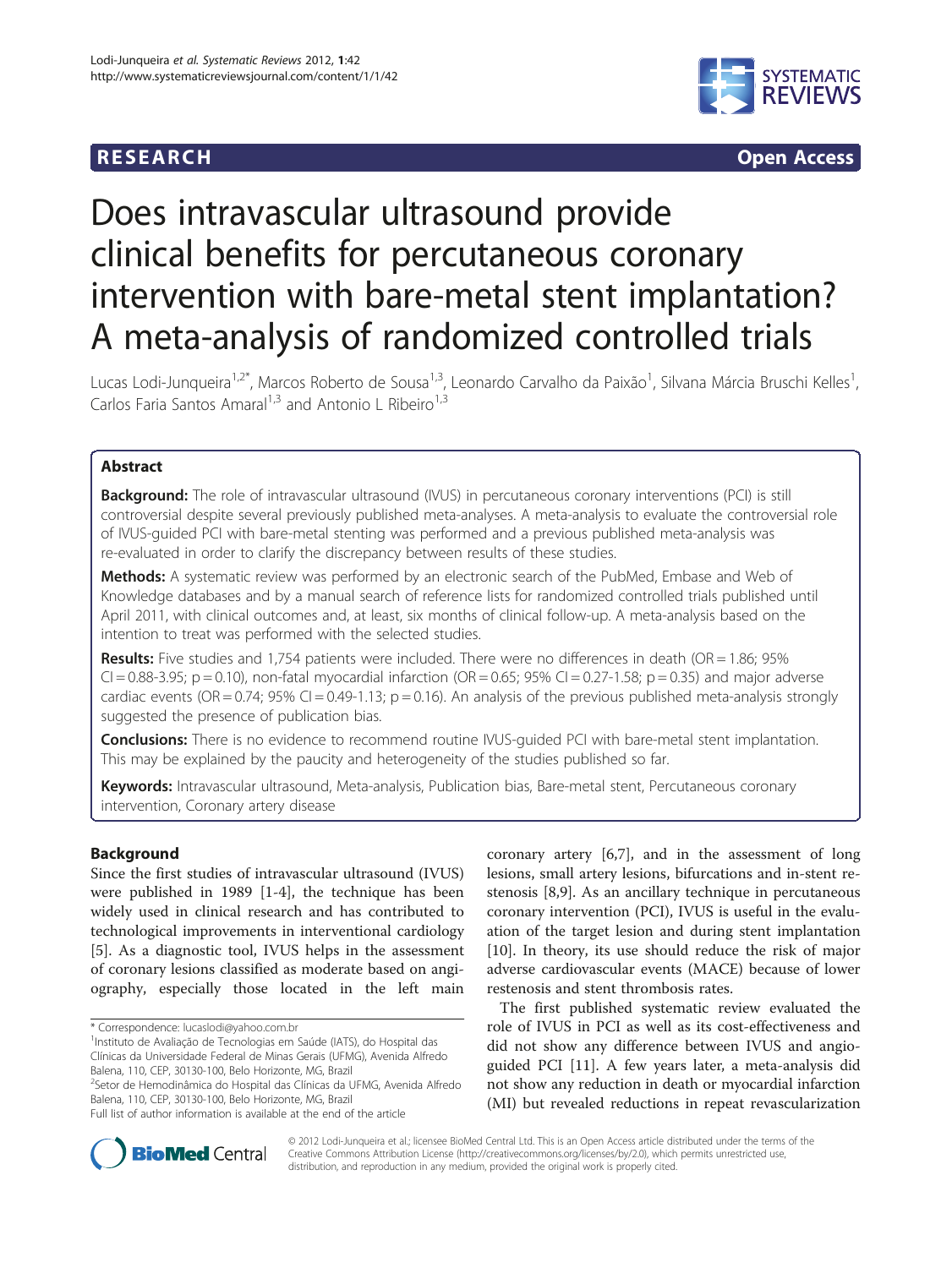and angiographic restenosis after a six-month follow-up [[12](#page-8-0)]. This was corroborated by another meta-analysis that suggested an improvement in acute post-interventional results (larger minimal luminal diameter) and lower repeat revascularization, angiographic restenosis and MACE rates, but showed no effect on death or MI during the follow-up period of six to thirty months [[13\]](#page-8-0).

Since IVUS clinical benefit is still controversial and conclusions of meta-analyses may be misleading due to methodological issues, we performed a meta-analysis to assess the effect of IVUS in PCI with bare-metal stent implantation on clinically relevant outcomes, assessing the presence of publication bias. In addition, a critical review of the last published meta-analysis [\[13](#page-8-0)] was performed in order to clarify the discrepancy in the results found in this analysis comparing to medical literature.

# Methods

The protocol for the present systematic review was based on the PRISMA Statement [\[14](#page-8-0)] and it was registered in the PROSPERO database (CRD42012002767).

# Strategy search

We performed an electronic search of PubMed, Embase and Web of Knowledge databases with the following terms: Myocardial Ischemia; Ischemic Heart Disease; Acute Coronary Syndrome; Angina; Coronary Disease; Coronary Artery Disease; Coronary Occlusion; Coronary Thrombosis and Myocardial Infarction, in association with the terms Interventional Ultraso\*; Intravascular Ultraso\*; Intracoronary Ultraso\*; IVUS and ICUS.

A manual search was also performed to retrieve potential articles cited in previous meta-analyses, in review articles and those considered to be relevant by the reviewers. The electronic search, which evaluated the articles included in the databases through April 2011, was limited neither by publication date nor by language.

### Eligibility criteria

Only randomized controlled trials that compared IVUSguided PCI with angiography-guided PCI, with clinical outcomes, and at least six months of clinical follow-up, were included in quantitative synthesis. The clinical outcomes considered were death, nonfatal MI and the combined endpoint of MACE (death, nonfatal MI, or repeat revascularization). For repeat revascularization, a report of any new coronary revascularization (surgical or percutaneous) was considered, regardless of the lesion and of the vessel treated. Surrogate outcomes, such as angiographic outcomes, were not taken into account because these can show a positive result with no effect (or harmful effect) on clinical outcomes [[15](#page-8-0)]. These clinical

outcomes (death, nonfatal MI and MACE) were considered primary endpoints in our meta-analysis.

# Study selection

The titles and abstracts from the articles retrieved by the search strategy had been independently evaluated by two reviewers (LCP, LLJ). All articles in which IVUS was mentioned were selected. These articles were fully read, and those that met the criteria were included. Disagreements were solved by consensus. If consensus was not achieved, a third reviewer (ALR) defined the question.

# Statistical analysis

The intention-to-treat meta-analysis that followed the systematic review was performed by the random-effects model of the Comprehensive Meta-Analysis software (Borenstein M, Hedges L, Higgins J, Rothstein H. Version 2.2.048, Biostat, Englewood NJ, USA 2005), with the odds ratio (OR), 95% confidence intervals and twosided P-values calculated for each outcome. The analysis of heterogeneity between studies was estimated by the  $I^2$ statistic.

Publication bias evaluation was performed by Duval and Tweedie's Trim and Fill method [[16\]](#page-8-0). Egger's test was also performed to analyze the impact of several factors on the size of the treatment effect [[17\]](#page-8-0). The small study effect was also evaluated by cumulative analysis (from largest to smallest sample size) and by the onestudy-removed method.

# Results

# Literature search

A total of 4,247 articles in PubMed, 869 in Embase and 4,260 in Web of Knowledge databases were identified. Eight studies were selected according to the inclusion criteria (Figure [1](#page-2-0)) [\[18](#page-8-0)-[26\]](#page-9-0). After a comprehensive analysis, three studies were excluded because they used a provisional stenting technique [[19,25,26\]](#page-9-0), which is no longer performed because of its higher restenosis rate [[27\]](#page-9-0). Table [1](#page-3-0) summarizes the clinical and angiographic characteristics of the patients included in the selected studies.

### Qualitative study analysis

There were significant differences between the five studies included in the final analysis (Table [2\)](#page-4-0). One of the current indications of IVUS-guided PCI is for patients with long lesions (greater than 15 or 25 mm) [\[8](#page-8-0)[,28,29](#page-9-0)], who have been excluded from most studies [[18](#page-8-0)[,20,24](#page-9-0)]. Unlike the others, the TULIP study excluded those patients who had focal lesions (less than 20 mm in length). Every study but the AVID trial excluded patients with a current or past history of acute coronary syndrome (ACS). In the RESIST study, randomization was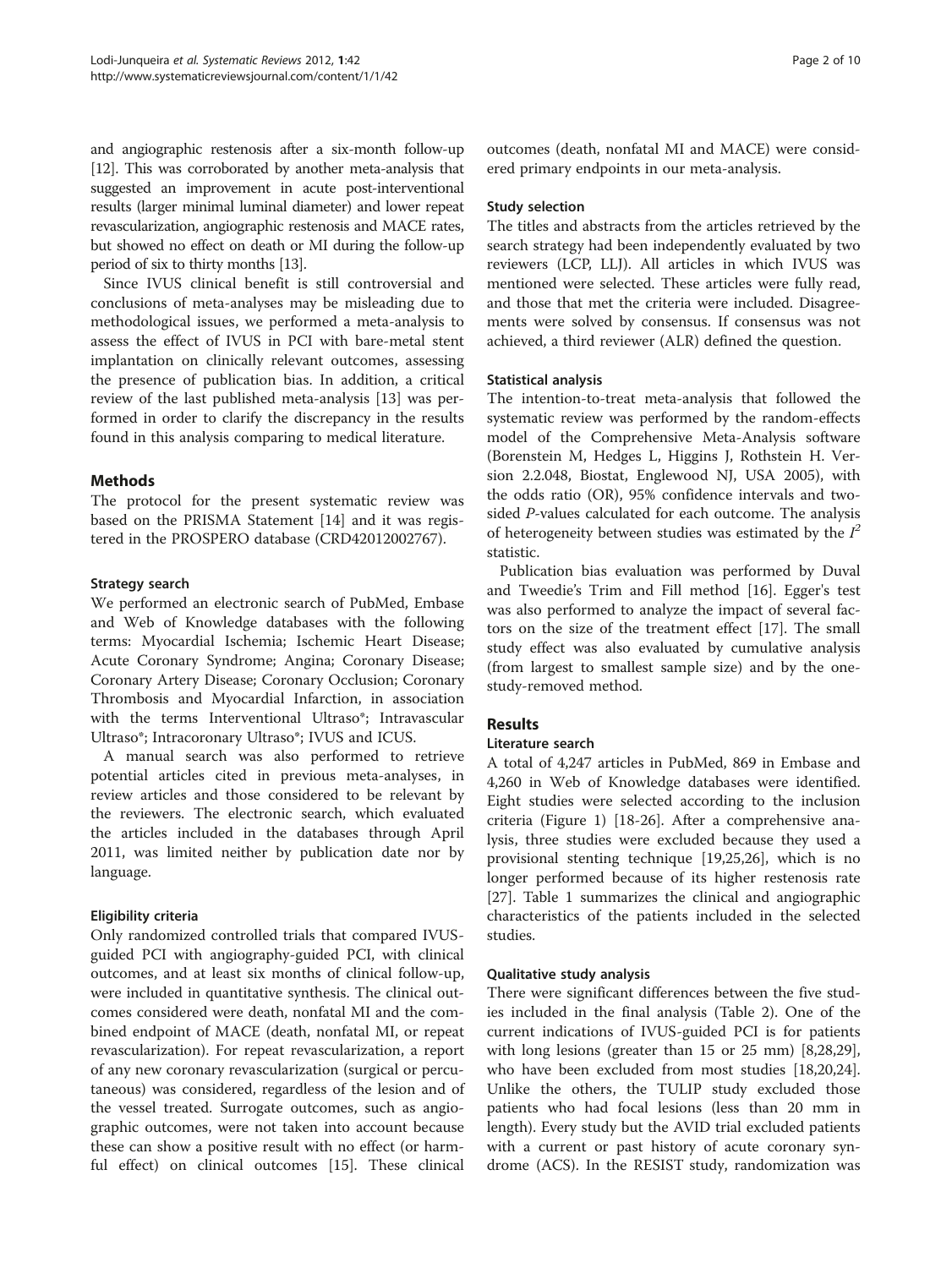<span id="page-2-0"></span>

performed only after the intervention, which may have caused a selection bias. In the AVID trial, the IVUS analysis was only performed after implantation of the stent, excluding the initial assessment of the target lesion [\[8](#page-8-0)].

The criteria for optimal stent implantation were heterogeneous. Only the OPTICUS study used the criteria proposed by the MUSIC study [[10\]](#page-8-0). The majority of patients underwent angiographic assessment after six months (angiographic follow-up) [\[20,22,24\]](#page-9-0). Another difference between the studies was in the criteria used for MACE. In the RESIST study, MI was not included. In the TULIP study, the MACE criteria included death, nonfatal MI and ischemia-driven target lesion revascularization (TLR). In the AVID trial, the composition of this outcome was not explained. In the other studies, the criteria for repeat revascularization were more comprehensive and included coronary artery bypass grafting (CABG) or a repeated PCI for any reason [[18,](#page-8-0)[20,21,24\]](#page-9-0).

# Heterogeneity

The heterogeneity among the studies showed intermediate values in nonfatal MI  $(I^2 = 48.82\%)$  and MACE  $(I^2 = 57.38\%)$ . For death, no heterogeneity was observed among the studies  $(I^2 = 0\%)$ .

### Publication bias

We also evaluated the possibility of publication bias (B0) for MACE. Egger's Test (B0 = −3.43; 95% CI − 6.40 to −0.47, one-tailed P-value 0.02) and the trim and fill test (observed OR 0.74, 95% CI 0.49 to 1.13; two studies imputed: adjusted OR 0.93, 95% CI 0.60 to 1.44) (Figure [2\)](#page-5-0) were positive, suggesting the presence of small studies effects, which can be attributable to differences in design (not detected) or to publication bias.

### Meta-analysis results

A total of 1,754 patients were randomized in five studies. There was no statistically significant difference between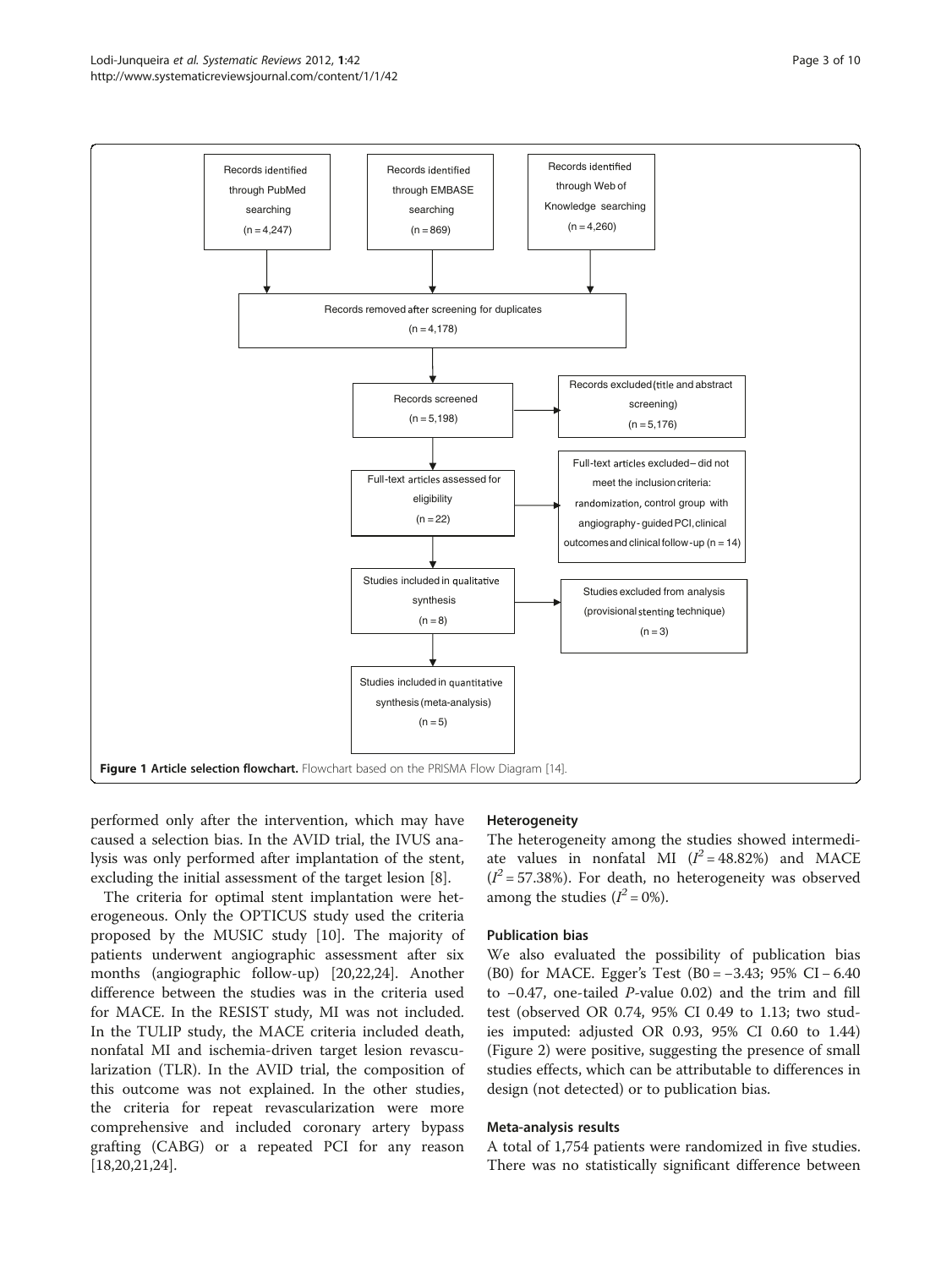<span id="page-3-0"></span>

| Study                                   | <b>DIPOL</b>             |                 | <b>AVID</b>     |                 | <b>RESIST</b>   |                  | <b>TULIP</b>    |                          | <b>OPTICUS</b>  |                 |
|-----------------------------------------|--------------------------|-----------------|-----------------|-----------------|-----------------|------------------|-----------------|--------------------------|-----------------|-----------------|
|                                         | <b>IVUS</b>              | QCA             | <b>IVUS</b>     | QCA             | <b>IVUS</b>     | QCA              | <b>IVUS</b>     | QCA                      | <b>IVUS</b>     | QCA             |
| Demographic characteristics             |                          |                 |                 |                 |                 |                  |                 |                          |                 |                 |
| Patients, n                             | 83                       | 80              | 369             | 375             | 79              | 76               | 73              | 71                       | 273             | 275             |
| Age. years, mean ± SD                   | $56 \pm 8$               | $54 \pm 8$      | $62 \pm 12$     | $63 \pm 11$     | $57 \pm 10$     | $56 \pm 12$      | $63 \pm 10$     | $61 \pm 10$              | $60.1 \pm 10$   | $61.5 \pm 9.5$  |
| Men,%                                   | 71                       | 73              | 73              | 68              | 86              | 93               | 71              | 72                       | 77              | 78              |
| Smoker,%                                | 47                       | 52              | ÷               |                 | 55              | 51               | 40              | 43                       | 0.69            | 0.66            |
| Previous MI,%                           | 44                       | 40              | 35              | 29              | 54              | 48               | ÷,              | $\overline{\phantom{a}}$ | 0.32            | 0.32            |
| Previous CABG,%                         | $\overline{\phantom{a}}$ | $\sim$          | 18              | 20              | $\sim$          | $\sim$           | ÷,              | $\overline{a}$           | 0.03            | 0.04            |
| Previous PCI,%                          | $\overline{a}$           | $\sim$          | 24              | 25              | $\sim$          | $\sim$           | ÷,              | ÷,                       | 0.2             | 0.2             |
| Diabetes mellitus.%                     | 10                       | 11              | 15              | 17              | 9               | 8                | 21              | 16                       | 0.17            | 0.17            |
| Dyslipidemia,%                          | 47                       | 40              | 40              | 44              | 54              | 52               | 62              | 61                       | 0.61            | 0.67            |
| Hypertension,%                          | L.                       | $\sim$          | 46              | 45              | 24              | 26               | 30              | 27                       | 0.48            | 0.52            |
| LV ejection fraction,%, mean $\pm$ SD   | $52 \pm 9$               | $48 \pm 10$     | $53 \pm 13$     | $55 \pm 13$     | $51 \pm 9$      | $53 \pm 13$      |                 | $\overline{\phantom{a}}$ | $56.5 \pm 14$   | $57.7 \pm 14.3$ |
| Angiographic characteristics            |                          |                 |                 |                 |                 |                  |                 |                          |                 |                 |
| Target vessel,%                         |                          |                 |                 |                 |                 |                  |                 |                          |                 |                 |
| - Left anterior descending artery       | 41                       | 46              | 40              | 37              | 48              | 47               | 39              | 38                       | 51              | 50              |
| - Left circumflex artery                | 26                       | 24              | 15              | 18              | 11              | 11               | 10 <sup>°</sup> | 21                       | 18              | 14              |
| - Right coronary artery                 | 33                       | 30              | 35              | 32              | 41              | 42               | 51              | 41                       | 30              | 35              |
| - Left main coronary artery             | i,                       | $\sim$          | 0.8             | 0.5             |                 | $\sim$           | ÷,              | $\overline{\phantom{a}}$ | $\sim$          |                 |
| Lesion length, mm, mean ± SD            | N/A                      | N/A             | $13.0 \pm 7.7$  | $13.3 \pm 9.2$  | $7.7 \pm 3.5$   | $8.0 \pm 4.0$    | $27.0 \pm 9$    | $29.0 \pm 10$            | $11.9 \pm 5.1$  | $11.6 \pm 5.5$  |
| Reference diameter, mm, mean ± SD       | $3.21 \pm 0.64$          | $3.19 \pm 0.59$ | $3.05 \pm 0.64$ | $3.00 \pm 0.54$ | $3.0 \pm 0.64*$ | $2.89 \pm 0.54*$ | $2.95 \pm 0.57$ | $2.96 \pm 0.53$          | $2.97 \pm 0.53$ | $3.01 \pm 0.51$ |
| Type B2 or C ACC/AHA lesions,%          | 13                       | 10              | N/A             | N/A             | 43              | 48               | 100             | 100                      | 76              | 78              |
| Pre-intervention                        |                          |                 |                 |                 |                 |                  |                 |                          |                 |                 |
| - Minimum lumen diameter, mm, mean ± SD | $0.97 \pm 0.33$          | $0.95 \pm 0.32$ | $1.11 \pm 0.5$  | $1.09 \pm 0.47$ | $0.96 \pm 0.37$ | $1.02 \pm 0.44$  | $1.02 \pm 0.42$ | $0.99 \pm 0.41$          | $0.96 \pm 0.35$ | $0.99 \pm 0.34$ |
| - Diameter stenosis,%, mean ± SD        | $69.7 \pm 14.2$          | $70.2 \pm 11.4$ | $63.4 \pm 14.1$ | $63.5 \pm 14.3$ | $65.0 \pm 11.0$ | $64.0 \pm 12.0$  | $65.0 \pm 13.0$ | $65.0 \pm 10.0$          | $67.6 \pm 11.2$ | $66.7 \pm 10.1$ |
| Post-intervention                       |                          |                 |                 |                 |                 |                  |                 |                          |                 |                 |
| - Minimum lumen diameter, mm, mean ± SD | $3.34 \pm 0.55$          | $3.06 \pm 0.52$ | $2.93 \pm 0.55$ | $2.87 \pm 0.48$ | $2.48 \pm 0.43$ | $2.46 \pm 0.46$  | $3.01 \pm 0.40$ | $2.80 \pm 0.31$          | $3.02 \pm 0.49$ | $2.91 \pm 0.41$ |
| - Diameter stenosis,%, mean ± SD        | $3.4 \pm 2.9$            | $8.9 \pm 5.4$   | N/A             | N/A             | $19.0 \pm 10.0$ | $19.0 \pm 9.0$   | $12.0 \pm 7.0$  | $13.0 \pm 9.0$           | $2.8 \pm 7.8$   | $6.0 \pm 8.0$   |

\* In the RESIST study, the reference diameter average was calculated. MI, myocardial infarction; CABG, coronary artery bypass graft; PCI, percutaneous coronary intervention; LV, left ventricular; ACA, American College of Cardiology; AHA, American Heart Association; IVUS, intravascular ultrasound; N/A, not applicable, QCA, Quantitative Coronary Angiography.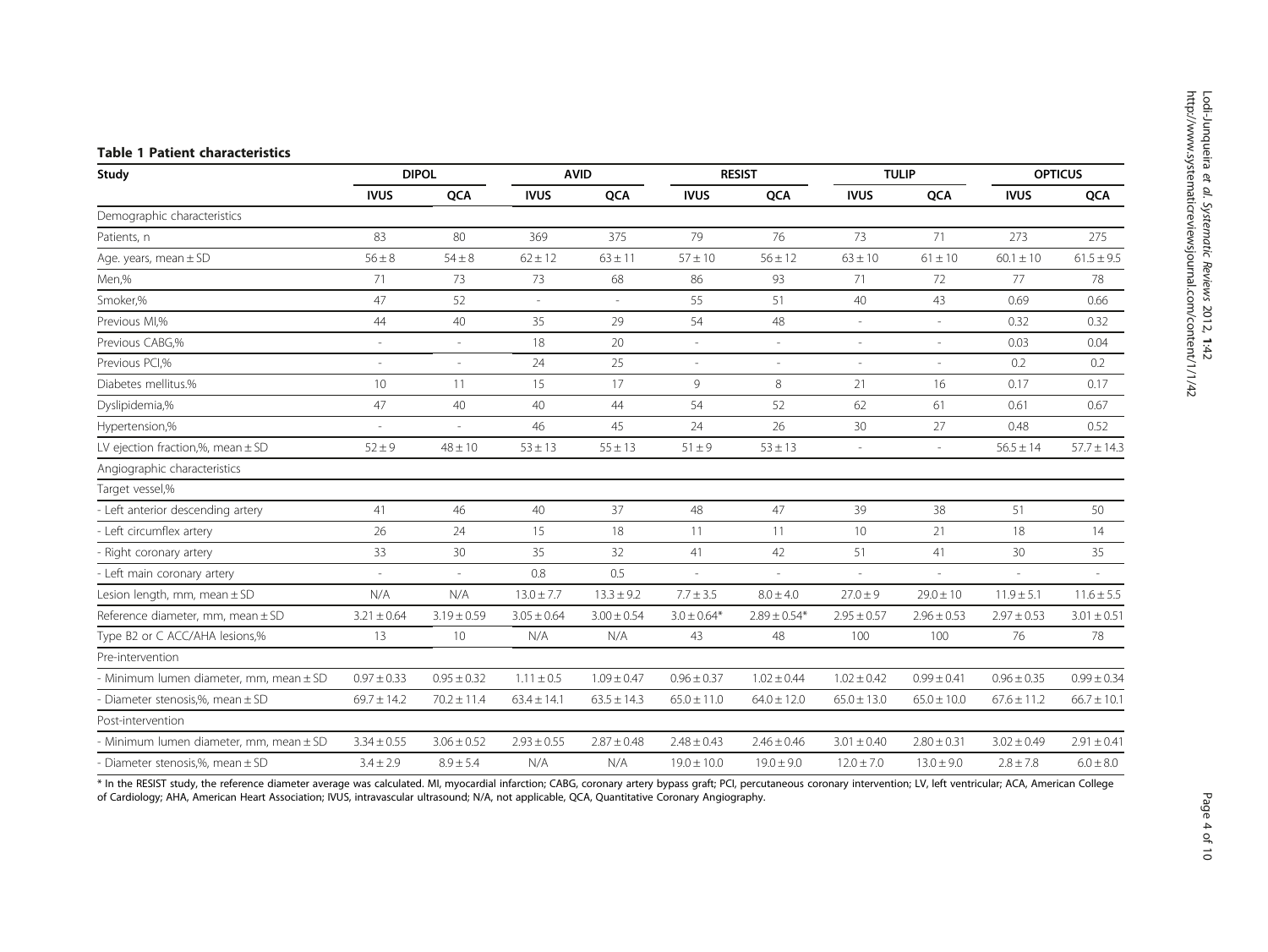#### <span id="page-4-0"></span>Table 2 Study characteristics

| <b>DIPOL</b><br>Study                                                                                                |                                                                                         | <b>AVID</b>                                                           | <b>RESIST</b>                                   | <b>TULIP</b>                                                                              | <b>OPTICUS</b>                                               |  |
|----------------------------------------------------------------------------------------------------------------------|-----------------------------------------------------------------------------------------|-----------------------------------------------------------------------|-------------------------------------------------|-------------------------------------------------------------------------------------------|--------------------------------------------------------------|--|
| Enrolling years                                                                                                      | 2000 to 2002                                                                            | 1995 to 1998                                                          | 1995 to 1997                                    | 1991 to 2001                                                                              | 1996 to 1998                                                 |  |
| Randomized                                                                                                           | Yes                                                                                     | Yes                                                                   | Yes                                             | Yes                                                                                       | Yes                                                          |  |
| - Blinded?                                                                                                           | Yes                                                                                     | Yes                                                                   | N/A                                             | N/A                                                                                       | Yes                                                          |  |
| - When?                                                                                                              | Pre-intervention                                                                        | Pre-intervention                                                      | Post-intervention                               | Pre-intervention                                                                          | Pre-intervention                                             |  |
| Intention-to-treat analysis                                                                                          | No                                                                                      | Yes                                                                   | <b>No</b>                                       | Yes                                                                                       | Yes                                                          |  |
| Exclusion criteria                                                                                                   |                                                                                         |                                                                       |                                                 |                                                                                           |                                                              |  |
| - Long lesions                                                                                                       | Yes $(> 25$ mm)                                                                         | <b>No</b>                                                             | Yes $(> 15$ mm)                                 | <b>No</b>                                                                                 | Yes $(> 25$ mm)                                              |  |
| - Bifurcation                                                                                                        | Yes                                                                                     | <b>No</b>                                                             | N <sub>o</sub>                                  | Yes                                                                                       | Yes                                                          |  |
| - Left main coronary artery                                                                                          | Yes                                                                                     | Yes                                                                   | <b>No</b>                                       | No                                                                                        | Yes                                                          |  |
| - Chronic total occlusion                                                                                            | Yes                                                                                     | Yes                                                                   | Yes                                             | Yes                                                                                       | <b>No</b>                                                    |  |
| - Recent acute coronary<br>syndrome                                                                                  | Yes                                                                                     | No (except MI with<br>TIMI flow grade $<$ 3)                          | Yes                                             | Yes                                                                                       | Yes                                                          |  |
| - Small vessels                                                                                                      | Yes $(S 2.75 mm)$                                                                       | Yes (< 2.5 mm)                                                        | Yes $(< 3$ mm)                                  | Yes $(< 3$ mm)                                                                            | Yes $(< 2.5$ mm)                                             |  |
| - Others                                                                                                             | Age $<$ 18 and $>$ 70 y;<br>extensive calcification:<br>saphenous vein<br>graft lesions | Age < 18 y; non-covered<br>dissection; large vessels<br>$(> 3.25$ mm) | Previous CABG                                   | Focal $(< 20$ mm)<br>or ostial lesions                                                    |                                                              |  |
| Pre-intervention IVUS                                                                                                | Yes                                                                                     | No                                                                    | No                                              | Yes                                                                                       | Yes                                                          |  |
| Post-intervention IVUS                                                                                               | Yes                                                                                     | Yes                                                                   | Yes                                             | Yes                                                                                       | Yes                                                          |  |
| Stent CSA/average<br>PCI success criteria<br>CSA > 80%, complete<br>apposition, stent<br>$CSA > 7.5$ mm <sup>2</sup> |                                                                                         | Stent CSA/distal<br>CSA > 90%, complete<br>apposition, no dissection  | Stent CSA/average<br>CSA > 80%                  | Stent MLD/average<br>MLD > 80%, complete<br>apposition, stent<br>$CSA \geq distal \, CSA$ | Stenosis < 10% and<br>MUSIC study criteria [10]              |  |
| - PCI success by IVUS,%                                                                                              | 96                                                                                      | 63                                                                    | 61                                              | 89                                                                                        | 82.2 and<br>56 (MUSIC)                                       |  |
| Clinical follow-up, months                                                                                           | 6                                                                                       | 12                                                                    | 18                                              | 12                                                                                        | 12                                                           |  |
| Angiographic<br>follow-up, months                                                                                    | $\overline{6}^*$                                                                        |                                                                       | 6 (com USIC)                                    | 6                                                                                         | 6                                                            |  |
| MACE                                                                                                                 | Death, nonfatal MI,<br>repeat revascularization <sup>†</sup>                            | Without explicit criteria                                             | Death, repeat<br>revascularization <sup>+</sup> | Death, nonfatal MI,<br>clinical TLR                                                       | Death, nonfatal MI,<br>repeat revascularization <sup>†</sup> |  |

\* Angiographic follow-up was left to the discretion of the operator: 87.9% (IVUS-guided group) and 83.7% (angio-guided group). † CABG or repeat PCI for any reason. IVUS, interventional ultrasound; PCI, percutaneous coronary intervention; MACE, major adverse cardiovascular events; CSA, cross sectional area; MI, myocardial infarction; TIMI, thrombolysis in myocardial infarction; CABG, coronary artery bypass graft; MLD, minimum lumen diameter; clinical TLR, ischemia-driven target lesion revascularization.

the IVUS-guided group and the angiography-guided group (Table [3](#page-5-0)) for death (OR 1.86, 95% CI 0.88 to 3.95,  $P = 0.10$ ) (Figure [3-](#page-6-0)A), nonfatal MI (OR 0.65, 95%) CI 0.27 to 1.58,  $P = 0.35$ ) (Figure [3](#page-6-0)-B) or MACE (OR 0.74, 95% CI 0.49 to 1.13,  $P = 0.16$ ) (Figure [3](#page-6-0)-C).

#### Reviewing published data

In order to clarify the discrepancy in MACE results found in this analysis compared to the medical literature, the data of a previously published meta-analysis [[13](#page-8-0)] were re-evaluated (Figure [4](#page-6-0)). Among the studies selected by that meta-analysis, only two were not included in the present selection because the provisional stenting technique was employed in both of them [[19](#page-9-0),[25](#page-9-0)].

A funnel plot analysis was performed along with Egger's Test (B0 =  $-3.66$ , 95% CI − 5.54 to −1.78, onetailed  $P$ -value = 0.002) and the trim and fill test (observed OR 0.70, 95% CI 0.50 to 0.98; three studies imputed: adjusted OR 0.89, 95% CI 0.62 to 1.27), which suggested the presence of publication bias [\[16,17](#page-8-0)].

A cumulative meta-analysis by reverse order of sample size was performed. The results only became positive when the last and smallest study was included in the analysis (Figure [5\)](#page-7-0). Moreover, the one-study-removed analysis showed that the removal of any one of the smaller studies gave a neutral result from the meta-analysis (Figure [6](#page-7-0)). This makes it plausible to assume that one small unpublished study with negative results would be enough to nullify the effect of that meta-analysis.

# **Discussion**

In this rigorously conducted meta-analysis of randomized controlled trials that compared IVUS-guided PCI with angiography-guided PCI using bare metal stents,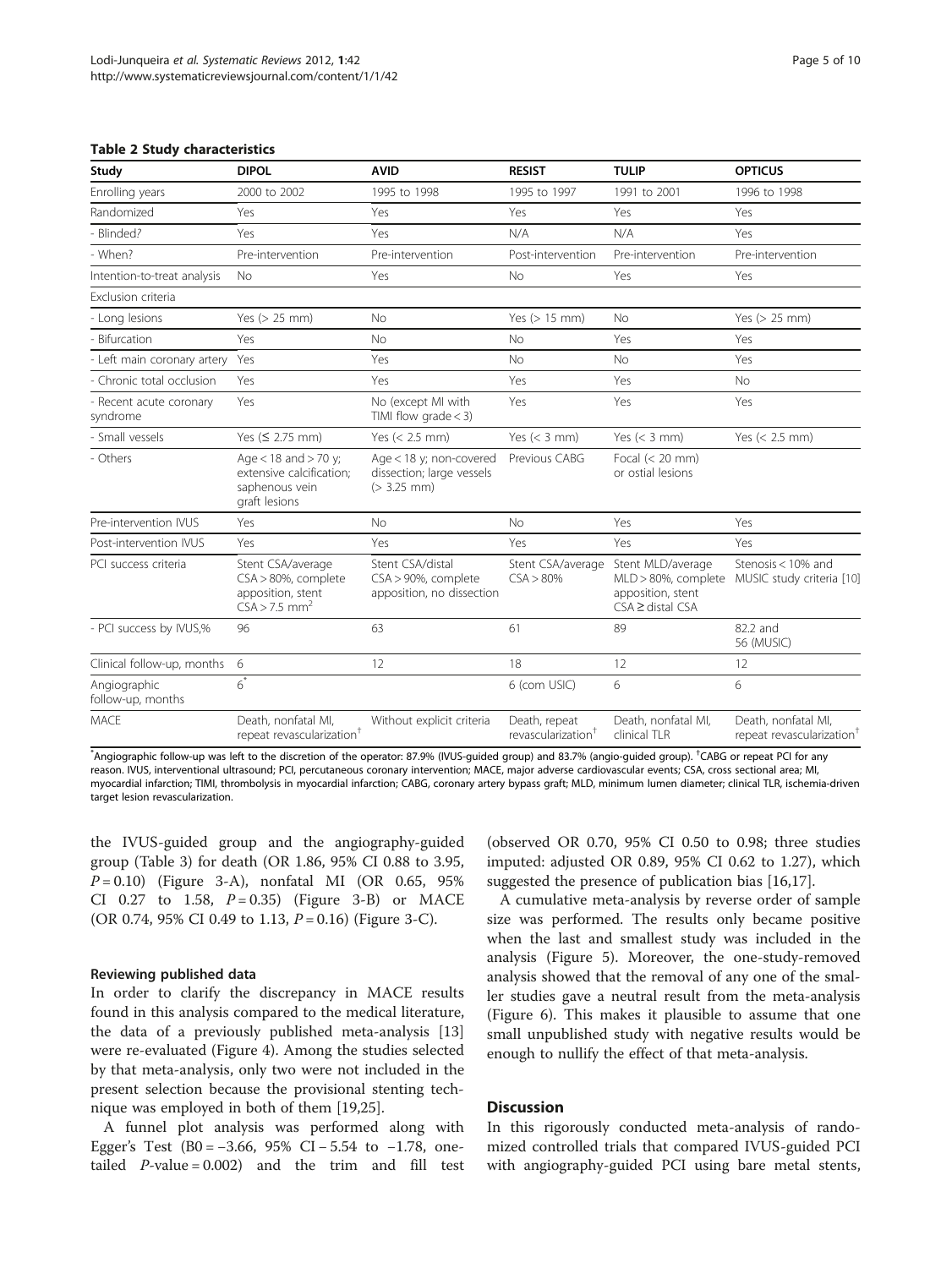<span id="page-5-0"></span>

we did not find any advantage of the IVUS-guided strategy over the standard method in clinically relevant outcomes. Indeed, we found evidence of publication bias and of significant heterogeneity among the studies regarding the outcomes MI and MACE. These results diverge from the last two meta-analyses on this topic [[12,13\]](#page-8-0), which included studies with provisional stenting, considered surrogate outcomes, and did not evaluate the presence of publication bias. However, they are in concordance with recently published studies of IVUSguided PCI with drug-eluting stent implantation, which were not associated with significant clinical benefits [[30,31\]](#page-9-0).

# Differences between selected studies

The five selected studies have important differences that might lead to completely different outcomes in another context. For example, the exclusion of patients presenting with ACS may have led to a reduction in postinterventional adverse events [\[32-35](#page-9-0)]. In the AVID trial, pre-interventional IVUS was not performed, which excluded an important phase of the method because one of the roles of IVUS is to assess the target lesion to help

in the choice of technique and devices for the PCI [\[8](#page-8-0)]. Only the OPTICUS study used the MUSIC study criteria for optimal stent implantation [\[10](#page-8-0)], which theoretically could be associated with a lower MACE rate [\[36](#page-9-0)]. Angiographic follow-up was performed in most studies, which may have led to an overestimated rate of repeat revascularization, due to the oculo-stenotic reflex [\[37](#page-9-0)], which is the predisposition to indicate a PCI for any significant luminal obstruction, despite the presence or absence of myocardial ischemia [\[38](#page-9-0)]. The fact that most studies have used more comprehensive criteria for repeat revascularization may have also increased MACE rates [\[18](#page-8-0)[,20,24](#page-9-0)].

### Study biases

The data analysis suggested the presence of publication bias in both meta-analyses. This bias may have led to apparently positive results that could be easily modified by unpublished studies with small sample sizes. It may be harmful because it can maintain or amplify an apparent beneficial effect of the intervention [\[39](#page-9-0)].

Significance-chasing bias is an enticing term that refers to the clustering of the most common types of meta-

# Table 3 Clinical Outcomes

| Study              |             | <b>DIPOL</b> |             | <b>AVID</b> |             | <b>RESIST</b> |             | <b>TULIP</b> |             | <b>OPTICUS</b> |             | <b>Total</b> |
|--------------------|-------------|--------------|-------------|-------------|-------------|---------------|-------------|--------------|-------------|----------------|-------------|--------------|
|                    | <b>IVUS</b> | <b>OCA</b>   | <b>IVUS</b> | <b>OCA</b>  | <b>IVUS</b> | <b>OCA</b>    | <b>IVUS</b> | QCA          | <b>IVUS</b> | <b>OCA</b>     | <b>IVUS</b> | QCA          |
| Patients, n        | 83          | 80           | 369         | 375         | 79          | 76            | 73          |              | 273         | 275            | 877         | 877          |
| Death, n (%)       | (1.2)       | (1.3)        | 12(3.3)     | 7 (1.9)     | (1.3)       | (1.3)         | 2(2.7)      | 1 (1.4)      | 5(1.8)      | (0.36)         | 21(2.4)     | 11(1.3)      |
| Nonfatal MI, n (%) | (1.2)       | 4(5)         | 25(6.8)     | 19(5.1)     | N/A         | N/A           | 1(1.4)      | 5(7.0)       | 6(2.2)      | 10(3.6)        | 33(4.1)     | 38(4.7)      |
| MACE, n (%)        | 6(7.2)      | (16.2)<br>3  | 68 (18.4)   | 70 (18.7)   | 20(25.3)    | 28 (36.8)     | 9(12.3)     | 19 (26.8)    | 49 (17.9)   | 42 (15.3)      | 152 (17.3)  | 72 (19.6)    |

\* The analysis of nonfatal MI excludes the RESIST Study, where this outcome was not calculated. MI, myocardial infarction; MACE, major adverse cardiovascular events; IVUS, interventional ultrasound.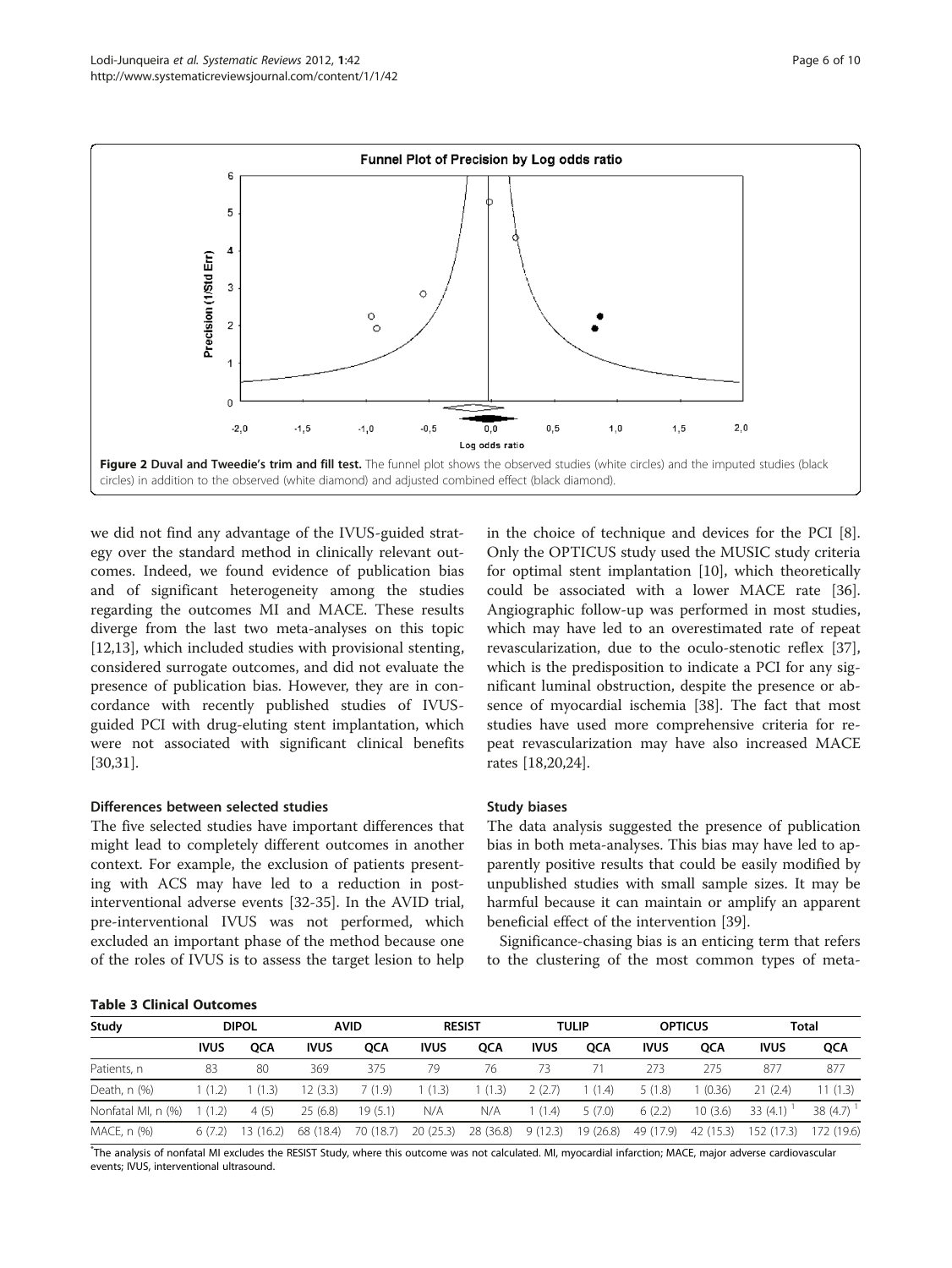<span id="page-6-0"></span>

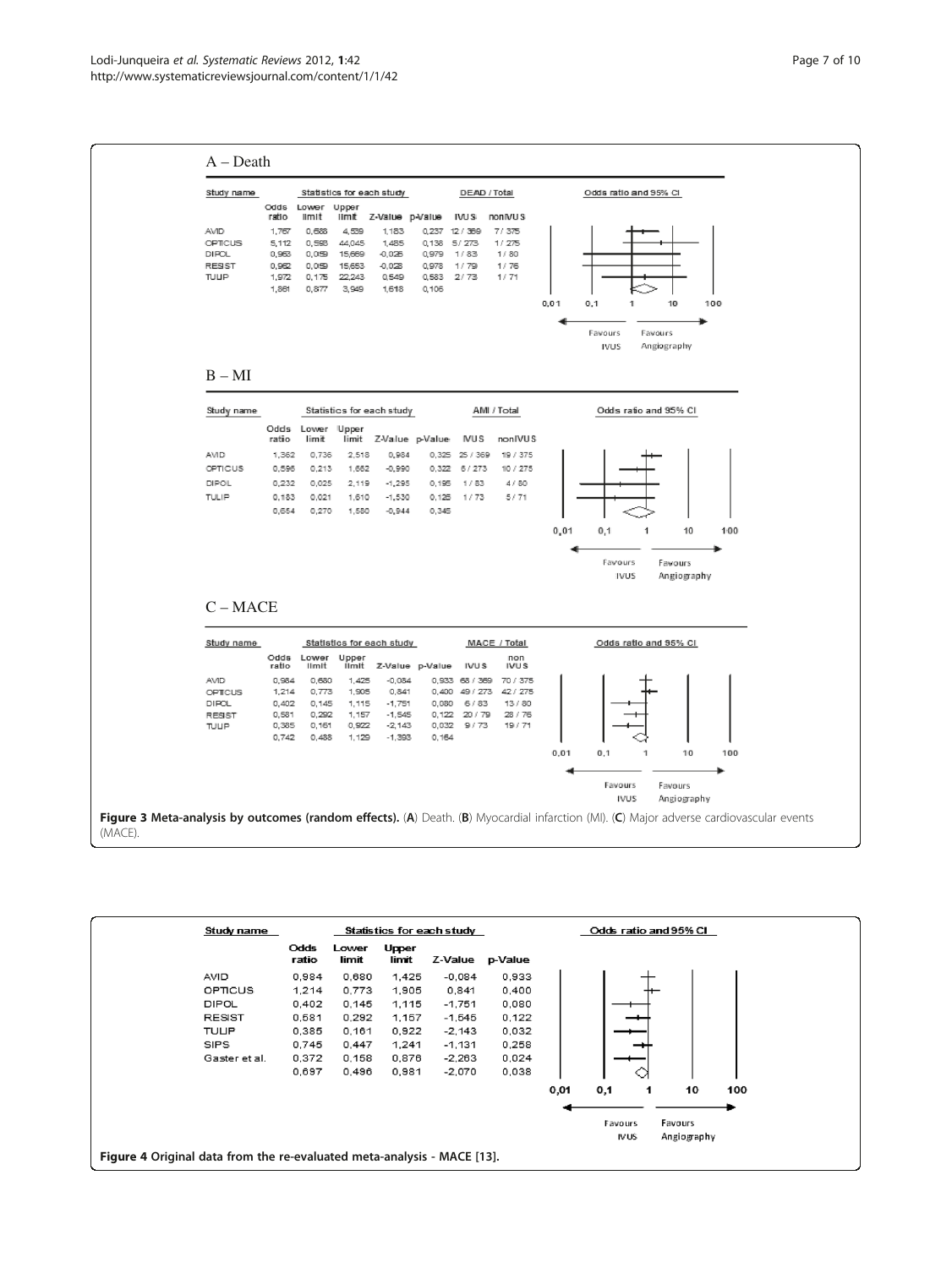<span id="page-7-0"></span>

analysis bias, including those in which the apparently negative results remain unpublished (study publication bias and selective outcome reporting bias), those in which negative results become positive (selective analysis reporting bias) and those in which no existing data are presented as positive (fabrication bias) [[40,41\]](#page-9-0).

Selective reporting bias is the most common problem in meta-analyses. In selective outcome reporting bias, specific data with a negative result are omitted from publication. In selective analysis reporting bias, which is even more frequent, a negative result calculated from a pre-determined analysis plan is replaced by a positive result achieved through post hoc data analysis [\[41\]](#page-9-0).

Another major problem is the potential presence of interests other than scientific truth. This matter becomes critical when the object of the meta-analysis is an industry product, as in the present study, because most of the researches are conducted or funded by manufacturers (Table [4](#page-8-0)) [[42,43](#page-9-0)]. There is a current trend towards opposing this practice [[44](#page-9-0)].

Meta-analyses have gained prestige over time but they are still considered by some to be an ancillary method, accepted only when it corroborates the point of view of experts and of public policies [\[41\]](#page-9-0). They could play a fundamental role in changing (or in supporting) the evidence on relevant issues if conducted properly, with a pre-specified analysis plan and declared conflicts of interest for every study included, in addition to determining and reporting all possible biases.

# Limitations

The paucity of randomized controlled trials comparing IVUS-guided PCI and angio-guided PCI and the exclusion of groups with specific lesions (long lesions, small vessels, bifurcations or left main coronary artery) may have masked a possible benefit. The same point applies to the exclusion of patients presenting with ACS, whose rate of cardiovascular events is higher, and PCI, when indicated, may even reduce mortality [\[32](#page-9-0)-[34\]](#page-9-0).

The low statistical power of the present study and of the re-evaluated meta-analysis [[13](#page-8-0)] is due to the presence of heterogeneity and to the possibility of study publication bias. The presence of other biases might be possible but that is even more difficult to prove.

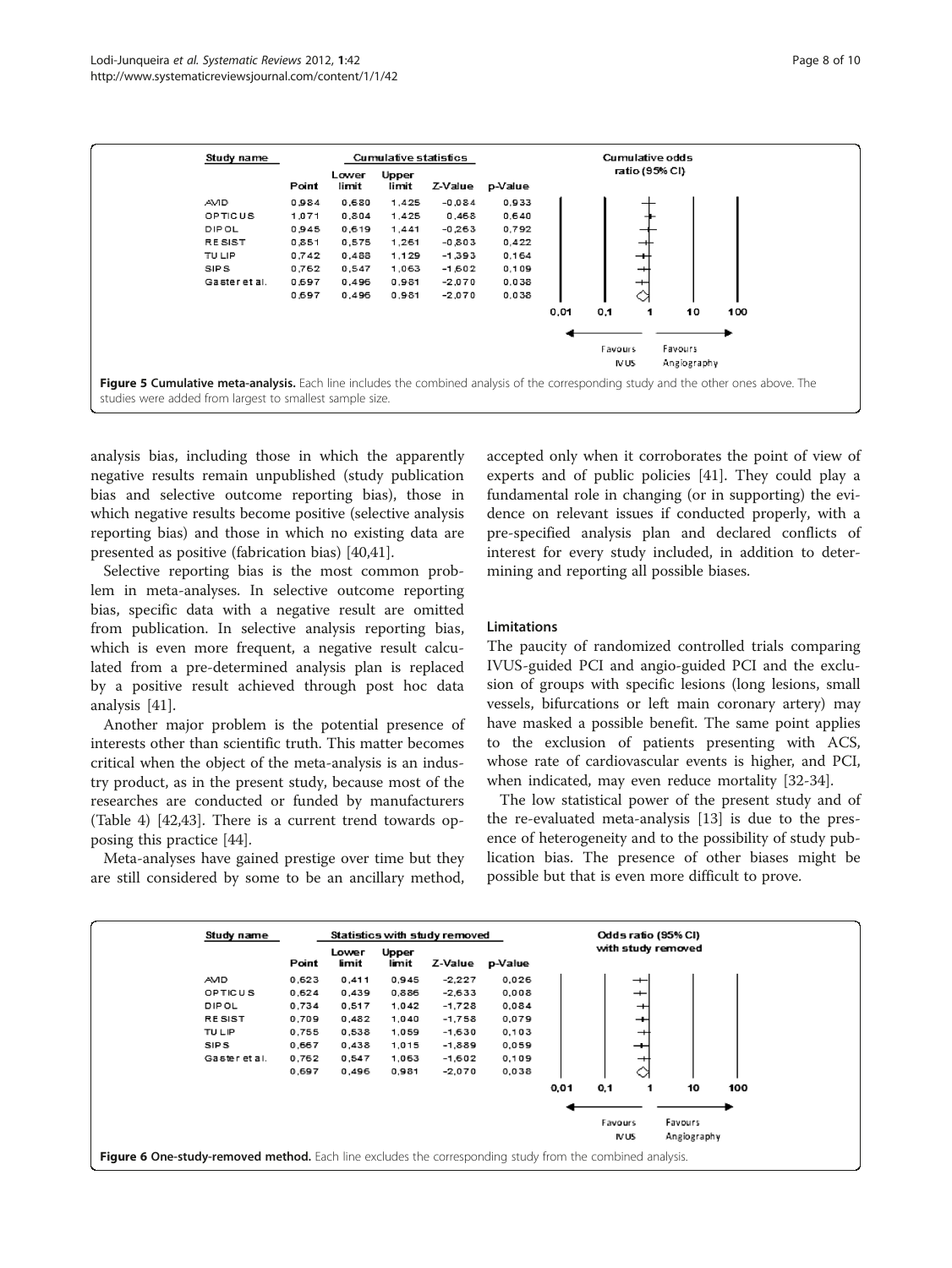# <span id="page-8-0"></span>Table 4 Study funding and conflicts of interest of the authors of original articles included in this meta-analysis

| <b>Trial</b>   | Industry funding                        | Conflicts of interest (authors)                                                                                             |
|----------------|-----------------------------------------|-----------------------------------------------------------------------------------------------------------------------------|
| <b>DIPOL</b>   | None declared                           | N/A                                                                                                                         |
| <b>AVID</b>    | None declared                           | Accumetrics; Baxter; BDS; Boston<br>Scientific; Cardium; Conor Medical;<br>Cordis; Johnson & Johnson;<br>Medtronic; Volcano |
| <b>RESIST</b>  | None declared                           | N/A                                                                                                                         |
| TULIP          | Medtronic; AVE                          | Boston Scientific; Guidant                                                                                                  |
| <b>OPTICUS</b> | Boston Scientific;<br>Johnson & Johnson | N/A                                                                                                                         |

N/A, not applicable.

# Conclusion

The clinical benefit of IVUS-guided PCI with bare-metal stent implantation could be determined neither by the meta-analysis presented in this study nor by the reevaluated meta-analysis. This may be explained by the paucity and heterogeneity of the studies published so far. Furthermore, both meta-analyses showed possible publication biases.

Therefore, there is no evidence so far to recommend routine IVUS-guided PCI with bare-metal stent implantation. Studies on specific subgroups and performance of a simple large randomized trial could show different results.

This research was conducted by public funding from the National Council for Scientific and Technological Development (CNPq) (CNPq Project: 559584/2009-1).

#### Competing interest

The authors declare no conflicts of interest in the preparation and in the presentation of this meta-analysis.

#### Authors' contributions

LLJ participated in the design of the study, retrieved, reviewed and selected the articles from electronic and manual searches, helped to discuss the results and to draft the manuscript. MRS participated in the design of the study, performed the statistical analysis and helped to discuss the results and to draft the manuscript. LCP retrieved, reviewed and selected the articles from electronic and manual searches. SMBK participated in the design of the study and helped to retrieve articles from electronic searches, to discuss the results and to draft the manuscript. CFSA participated in the design of the study and helped to discuss the results and to draft the manuscript. ALR participated in the coordination of the study, helped to select the articles, to discuss the results and to draft the manuscript. All authors read and approved the final manuscript.

#### Author details

<sup>1</sup>Instituto de Avaliação de Tecnologias em Saúde (IATS), do Hospital das Clínicas da Universidade Federal de Minas Gerais (UFMG), Avenida Alfredo Balena, 110, CEP, 30130-100, Belo Horizonte, MG, Brazil. <sup>2</sup>Setor de Hemodinâmica do Hospital das Clínicas da UFMG, Avenida Alfredo Balena, 110, CEP, 30130-100, Belo Horizonte, MG, Brazil. <sup>3</sup>Departamento de Clínica Médica da Faculdade de Medicina da UFMG, Avenida Alfredo Balena, 190, CEP, 30130-100, Belo Horizonte, MG, Brazil.

Received: 20 June 2012 Accepted: 10 September 2012 Published: 21 September 2012

#### References

- Yock PG, Linker DT, Angelsen BA: Two-dimensional intravascular ultrasound: technical development and initial clinical experience. J Am Soc Echocardiogr 1989, 2:296–304.
- 2. Gussenhoven WJ, Essed CE, Frietman P, Mastik F, Lancee C, Slager C, Serruys P, Gerritsen P, Pieterman H, Bom N: Intravascular echographic assessment of vessel wall characteristics: a correlation with histology. Int J Card Imaging 1989, 4:105–116.
- 3. Hodgson JM, Graham SP, Savakus AD, Dame SG, Stephens DN, Dhillon PS, Brands D, Sheehan H, Eberle MJ: Clinical percutaneous imaging of coronary anatomy using an over-the-wire ultrasound catheter system. Int J Card Imaging 1989, 4:187–193.
- 4. Roelandt JR, Serruys PW, Bom N, Gussenhoven WG, Lancee CT, Ten HH: Intravascular real-time, two-dimensional echocardiography. Int J Card Imaging 1989, 4:63–67.
- 5. Colombo A, Hall P, Nakamura S, Almagor Y, Maiello L, Martini G, Gaglione A, Goldberg SL, Tobis JM: Intracoronary stenting without anticoagulation accomplished with intravascular ultrasound guidance. Circulation 1995, 91:1676–1688.
- 6. Abizaid AS, Mintz GS, Abizaid A, Mehran R, Lansky AJ, Pichard AD, Satler LF, Wu H, Kent KM, Leon MB: One-year follow-up after intravascular ultrasound assessment of moderate left main coronary artery disease in patients with ambiguous angiograms. J Am Coll Cardiol 1999, 34:707–715.
- 7. Abizaid AS, Mintz GS, Mehran R, Abizaid A, Lansky AJ, Pichard AD, Satler LF, Wu H, Pappas C, Kent KM, Leon MB: Long-term follow-up after percutaneous transluminal coronary angioplasty was not performed based on intravascular ultrasound findings: importance of lumen dimensions. Circulation 1999, 100:256–261.
- 8. Bourantas CV, Naka KK, Garg S, Thackray S, Papadopoulos D, Alamgir FM, Hoye A, Michalis LK: Clinical indications for intravascular ultrasound imaging. Echocardiography 2010, 27:1282–1290.
- 9. Orford JL, Denktas AE, Williams BA, Fasseas P, Willerson JT, Berger PB, Holmes DR Jr, PRESTO Investigators: Routine intravascular ultrasound scanning guidance of coronary stenting is not associated with improved clinical outcomes. Am Heart J 2004, 148:501-506.
- 10. De JP, Mudra H, Figulla H, Almagor Y, Doucet S, Penn I, Colombo A, Hamm C, Bartorelli A, Rothman M, Nobuyoshi M, Yamaguchi T, Voudris V, DiMario C, Makovski S, Hausmann D, Rowe S, Rabinovich S, Sunamura M, van Es GA: Intravascular ultrasound-guided optimized stent deployment. Immediate and 6 months clinical and angiographic results from the Multicenter Ultrasound Stenting in Coronaries Study (MUSIC Study). Eur Heart J 1998, 19:1214–1223.
- 11. Berry E, Kelly S, Hutton J, Lindsay HS, Blaxill JM, Evans JA, Connelly J, Tisch J, Walker GC, Sivananthan UM, Smith MA: Intravascular ultrasound-guided interventions in coronary artery disease: a systematic literature review, with decision-analytic modelling, of outcomes and cost-effectiveness. Health Technol Assess 2000, 4:1-117.
- 12. Casella G, Klauss V, Ottani F, Siebert U, Sangiorgio P, Bracchetti D: Impact of intravascular ultrasound-guided stenting on long-term clinical outcome: a meta-analysis of available studies comparing intravascular ultrasound-guided and angiographically guided stenting. Catheter Cardiovasc Interv 2003, 59:314–321.
- 13. Parise H, Maehara A, Stone GW, Leon MB, Mintz GS: Meta-analysis of randomized studies comparing intravascular ultrasound versus angiographic guidance of percutaneous coronary intervention in predrug-eluting stent era. Am J Cardiol 2011, 107:374–382.
- 14. Moher D, Liberati A, Tetzlaff J, Altman DG: Preferred reporting items for systematic reviews and meta-analyses: the PRISMA statement. BMJ 2009, 339:b2535.
- 15. la Cour JL, Brok J, Gotzsche PC: Inconsistent reporting of surrogate outcomes in randomised clinical trials: cohort study. BMJ 2010, 341:c3653.
- 16. Sutton AJ, Duval SJ, Tweedie RL, Abrams KR, Jones DR: Empirical assessment of effect of publication bias on meta-analyses. BMJ 2000, 320:1574–1577.
- 17. Egger M, Smith GD: Bias in location and selection of studies. BMJ 1998, 316:61–66.
- 18. Investigators of Direct Stenting vs Optimal Angioplasty Trial (DIPOL), Gil RJ, Pawlowski T, Dudek D, Horszczaruk G, Zmudka K, Lesiak M, Witkowski A, Ochała A, Kubica J: Comparison of angiographically guided direct stenting technique with direct stenting and optimal balloon angioplasty